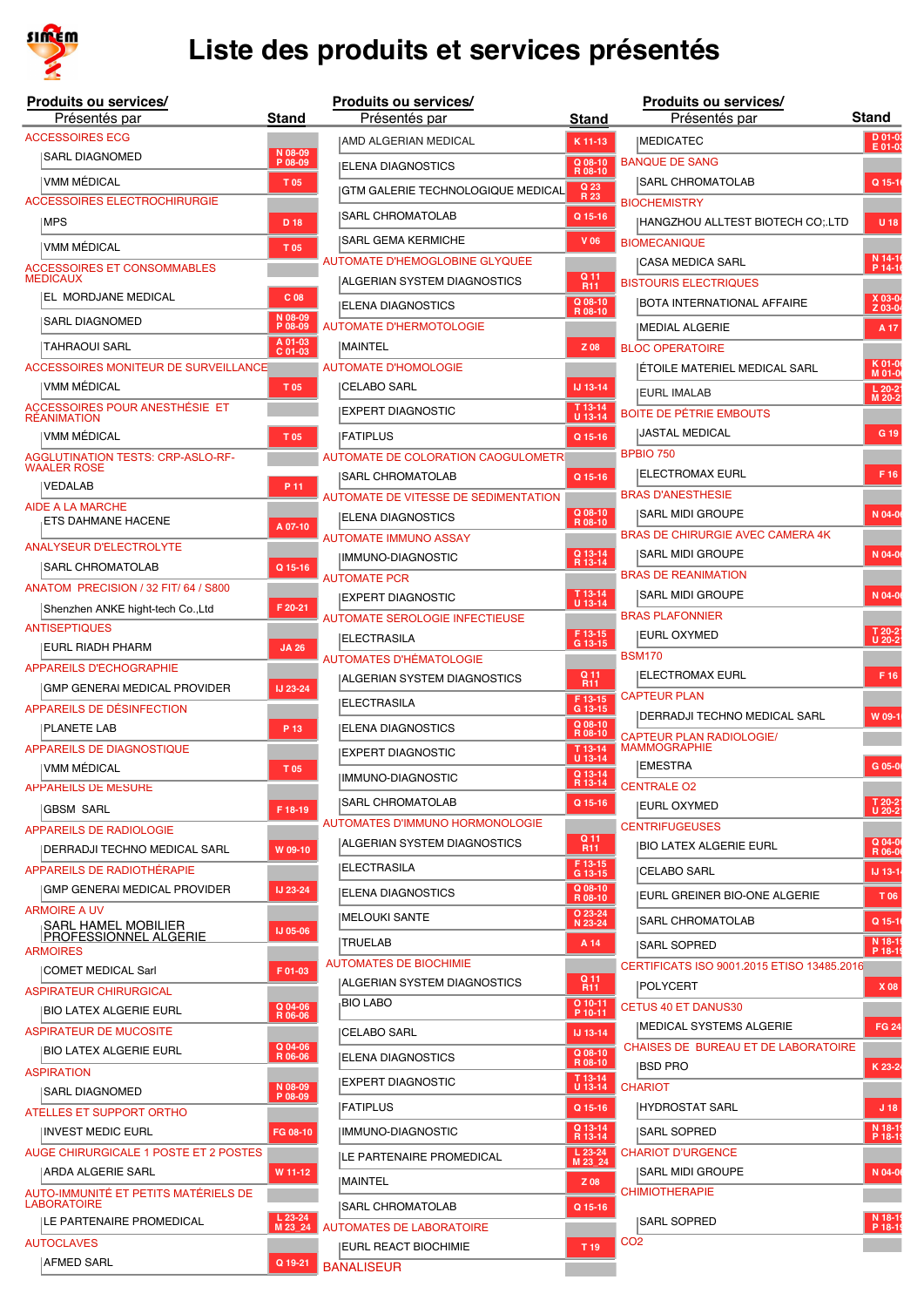

| <b>Produits ou services/</b>                              |                      |            | Produits ou services/                                                          |                                 | Produits ou services/                                        |                     |
|-----------------------------------------------------------|----------------------|------------|--------------------------------------------------------------------------------|---------------------------------|--------------------------------------------------------------|---------------------|
| Présentés par                                             | Stand                |            | Présentés par                                                                  | Stand                           | Présentés par                                                | <b>Stand</b>        |
| <b>RAYAN OX</b>                                           | N 19-21<br>P 19-21   |            | DESK DE RÉCEPTION                                                              |                                 | <b>ELECTROLYTE</b>                                           |                     |
| <b>COAGULOMETRES</b>                                      |                      |            | ARDA ALGERIE SARL                                                              | W 11-12                         | <b>IBN SINA DIAGNOSTIC EURL</b>                              | M 16                |
| <b>BIO LABO</b>                                           | $O$ 10-11<br>P 10-11 |            | DÉTECTEUR DE VEINE                                                             |                                 | <b>ELECTROTHERAPIE</b>                                       |                     |
| BIO LATEX ALGERIE EURL                                    | Q 04-06<br>R 06-06   |            | BIO LATEX ALGERIE EURL                                                         | Q 04-06<br>R 06-06              | 2A2 MEDICALYS                                                | W 13-1              |
| <b>ICELABO SARL</b>                                       | IJ 13-14             |            | <b>DIAGNOSTIC</b>                                                              | N 08-09                         | <b>ELISIA PLUS</b>                                           |                     |
|                                                           |                      |            | SARL DIAGNOMED                                                                 | P 08-09                         | <b>EURL BIO M.R</b>                                          | P 04-06<br>O 04-06  |
| FATIPLUS                                                  | Q 15-16              |            | DIAGNOSTIC KIT FOR SARS-COV-2 NUCLEIC<br><b>ACID (REAL TIME PCR)</b>           |                                 | <b>EMG IOM</b>                                               | $D 01-0$            |
| IBN SINA DIAGNOSTIC EURL                                  | M 16                 |            | SHANGAI KEHUA BIO-ENGINEEETING CO.;<br>lltd                                    | D <sub>23</sub>                 | <b>IMEDICATEC</b>                                            | E 01-0              |
| <b>COLLECTEUR DASRI</b>                                   |                      |            | <b>DIAGNOSTIC TEST KIT</b><br><b>DIAGNOSTIC TEST EQUIPMENT</b>                 |                                 | <b>ENDOSCOPIE</b><br><b>HOSPIC SARL</b>                      | K 18-1              |
| ETS KHAROUBI MOHAMED                                      | R 15                 |            | FRENOVO BIOTECH CoLTD.                                                         | D 25                            |                                                              |                     |
| JASTAL MEDICAL                                            | G 19                 |            | <b>DIAGNOSTIQUE</b>                                                            |                                 | <b>IMPOMED</b><br>ÉQUIPEMENT DE RÉANIMATION ET               | F 10-11<br>G 10-11  |
| <b>COLONNE</b>                                            | X 03-04              |            | ÉTOILE MATERIEL MEDICAL SARL                                                   | K 01-06<br>M 01-06              | <b>DIAGNOSTICS</b>                                           |                     |
| BOTA INTERNATIONAL AFFAIRE                                | Z 03-04              |            | <b>DISPOSABLE FACE MASK</b>                                                    |                                 | AMD ALGERIAN MEDICAL                                         | $K$ 11-13           |
| <b>COMPRESSEUR DENTAIRE</b><br> EURL MED VITAL            | K 20-21              |            | ANHUI MEDPUREST MEDICAL<br>TECHNOLOGY CO.;LTD                                  | A 11-12                         | <b>ÉQUIPEMENT CARDIO</b>                                     |                     |
| CONCENTRATEUR D'OXYGÉNE                                   |                      |            | <b>DISPOSABLE PATIENT GOWN</b>                                                 |                                 | <b>ISODIMMED SARL</b>                                        | D 05-06<br>E 05-06  |
| <b>IMEDIAL ALGERIE</b>                                    | A 17                 |            | ANHUI MEDPUREST MEDICAL<br>TECHNOLOGY CO.;LTD                                  | A 11-12                         | ÉQUIPEMENT CONSOMMABLES ET RÉACTIFS<br><b>DE LABORATOIRE</b> |                     |
|                                                           |                      |            | <b>DOUCHE HYDRAULIQUE</b>                                                      |                                 | <b>AMD ALGERIAN MEDICAL</b>                                  | K 11-1              |
| MEDICAL PROXIMITY MPM<br><b>CONFORT MALADE+ MESURE</b>    | Q 18                 |            | SARL SOPRED                                                                    | N 18-19<br>P 18-19              | <b>ÉQUIPEMENTS D'ANAPATHOLOGIE</b>                           |                     |
| <b>ISARL DIAGNOMED</b>                                    | N 08-09              |            | <b>DRAPERIES ET HOUSSE</b>                                                     |                                 | AMD ALGERIAN MEDICAL                                         | $K$ 11-13           |
| <b>CONSOMMABLE DE LABORATOIRE</b>                         | P 08-09              |            | <b>ILE MONDE DU CONFORT SARL</b>                                               | $U$ 10                          | EQUIPEMENTS D'OXYGENOTHERAPIE                                |                     |
| EURL REACT BIOCHIMIE                                      | T 19                 |            | DRYVIEW 5950                                                                   |                                 | GBSM SARL                                                    | F 18-19             |
| EXPERT DIAGNOSTIC                                         | T 13-14              |            | MEDICAL SYSTEMS ALGERIE                                                        | <b>FG 24</b>                    | <b>EQUIPEMENTS DE DIAGNOSTIC</b>                             |                     |
|                                                           | U 13-14              |            | <b>EASY READER: LECTEUR DE TESTS RAPIDES</b><br>POUR DOSAGE QUANTITATIF (HBA1C |                                 | TAHRAOUI SARL                                                | A 01-03<br>C 01-03  |
| JASTAL MEDICAL                                            | G 19                 |            | <b>IVEDALAB</b>                                                                | P 11                            | <b>EQUIPEMENTS DE LABORATOIRE</b>                            |                     |
| MODERNE SANTE                                             | IJ 19-20             | <b>ECG</b> |                                                                                |                                 | <b>BIOSYSTEMS</b>                                            | IJ 08-0             |
| <b>CONSOMMABLE ET ACCESSOIRE</b>                          |                      |            | <b>BIO LATEX ALGERIE EURL</b>                                                  | $Q$ 04-06<br>R 06-06            | <b>EXPERT DIAGNOSTIC</b>                                     | T 13-14<br>U 13-14  |
| CAPITAL MÉDICAL                                           | R 19-20              |            | <b>IMEDICATEC</b>                                                              | D 01-03<br>$E$ 01-03            | <b>IIBN SINA DIAGNOSTIC EURL</b>                             | M 16                |
| <b>CONSOMMABLES</b>                                       | K 01-06              |            | <b>ORIENTAL MEDICAL EQUIPEMENT</b>                                             | Q 01-03<br>R 01-03              | <b>IMODERNE SANTE</b>                                        | IJ 19-20            |
| ÉTOILE MATERIEL MEDICAL SARL                              | M 01-06              |            | <b>ECG-EEG-EMG</b>                                                             |                                 | <b>ÉQUIPEMENTS DE RADIOLOGIE</b>                             |                     |
| <b>EURL RIADH PHARM</b>                                   | <b>JA 26</b>         |            | <b>SARL GEMA KERMICHE</b>                                                      | V 06                            | <b>AURES MATÉRIEL MÉDICAL</b>                                | T 01-03<br>$V$ 01-0 |
| <b>TRUELAB</b>                                            | A 14                 |            | <b>ECHODOPPLER C.R</b>                                                         |                                 | <b>EQUIPEMENTS ET ACCESSOIRES</b><br><b>D'ACUPUNCTURE</b>    |                     |
| <b>CONSOMMABLES ET MOBILIERS DE</b><br><b>LABORATOIRE</b> |                      |            | EURL MEDJEBOURI ALI                                                            | N 01-03<br>$O$ 01-03            | <b>IINVEST MEDIC EURL</b>                                    | FG 08-1             |
| LE PARTENAIRE PROMEDICAL                                  | $L$ 23-24<br>M 23_24 |            | <b>ECHOGRAPHE DOPPLER</b>                                                      |                                 | <b>ÉQUIPEMENTS ET INSTRUMENTATION</b>                        |                     |
| <b>COUSSIN ET ASSISES</b>                                 |                      |            | ORIENTAL MEDICAL EQUIPEMENT                                                    | Q 01-03<br>R 01-03              | <b>D'ENDOSCOPIE</b>                                          |                     |
| ILE MONDE DU CONFORT SARL                                 | $U$ 10               |            | ECHOGRAPHE MONOBLOC COULEUR                                                    |                                 | <b>IMPOMED</b><br><b>EQUIPEMENTS POUR BLOC OPÉRATOIRE</b>    | F 10-11<br>G 10-11  |
| <b>CR VITA</b>                                            |                      |            | BETA HEALTH                                                                    | $Z$ 14-16                       | sarl midi groupe                                             | N 04-06             |
| MEDICAL SYSTEMS ALGERIE                                   | <b>FG 24</b>         |            | <b>ECHOGRAPHE DOPPLER</b>                                                      | $L 20-21$                       | <b>EQUIPEMENTS POUR LES PERSONNES</b>                        |                     |
| <b>CRYOTHERAPIE</b>                                       | N 14-16              |            | EURL IMALAB<br><b>ECHOGRAPHES</b>                                              | M 20-21                         | <b>HANDICAPEES</b>                                           |                     |
| CASA MEDICA SARL                                          | P 14-16              |            | ALGERIE ULTRA SOUND FOR HITACHI                                                | <b>IJ 01-03</b>                 | <b>GBSM SARL</b>                                             | F 18-19             |
| <b>2A2 MEDICALYS</b>                                      | W 13-15<br>X 13-15   |            | ALOKA MEDICAL SYSTEMS                                                          |                                 | <b>FAUTEUIL</b>                                              |                     |
| D'AGGLUTINATION AU LATEX                                  | N 10-11              |            | BETA HEALTH                                                                    | Z 14-16                         | SARL SOPRED                                                  | N 18-19<br>P 18-19  |
| <b>CEBIO</b>                                              | P 10-11              |            | BOTA INTERNATIONAL AFFAIRE                                                     | $X$ 03-04<br>Z 03-04            | FAUTEUIL DE DIALYSE ELECTRIQUE<br>SARL HAMEL MOBILIER        | IJ 05-00            |
| <b>DASRI</b><br>HYDROSTAT SARL                            |                      |            | GTM GALERIE TECHNOLOGIQUE MEDICAL                                              | Q 23<br>R 23                    | <b>PROFESSIONNEL ALGERIE</b><br>FAUTEUIL DE PRÉLÉVEMENT      |                     |
|                                                           | J <sub>18</sub>      |            | HOSPIMED AFRIC                                                                 | <b>U 05</b><br><b>V05</b>       | <b>COMET MEDICAL Sarl</b>                                    | F 01-03             |
| <b>PLANETE LAB</b>                                        | P 13                 |            | Méditerranéenne du Matériel Médical                                            | T 11<br>$U$ 11                  | <b>FAUTEUIL DENTAIRE</b>                                     |                     |
| <b>DEFIBRILLATEURS CIRCUIT PATIENT</b>                    |                      |            | ORIENTAL MEDICAL EQUIPEMENT                                                    | $Q$ 01-03<br>R 01-03            | EURL MED VITAL                                               | K 20-2              |
| ∣MPS<br>DENTS ARTIFICIELLES EN RÉSINE ACRYLIQUE           | D 18                 |            | SARL GEMA KERMICHE                                                             | $V$ 06                          | <b>FAUTEUIL ROULANT</b>                                      |                     |
|                                                           | X 18                 |            |                                                                                |                                 | <b>SARL ALTEA MEDICAL SOLUTION</b>                           | <b>W22</b>          |
| <b>DÉSINFECTION</b>                                       | Y 18                 |            | SIEMENS SPA                                                                    | $X$ 05-06<br>Z 05-06<br>D 05-06 | <b>FAUTEUILS DIAGNOSTIC</b>                                  |                     |
| EURL RIADH PHARM                                          | <b>JA 26</b>         |            | SODIMMED SARL                                                                  | E 05-06                         | <b>ETS DAHMANE HACENE</b>                                    | A 07-1              |
| HOSPIC SARL                                               | K 18-19              |            | <b>ECHOGRAPHES PORTABLES</b>                                                   |                                 | <b>FIM DE RADIOLOGIE</b>                                     |                     |
|                                                           |                      |            | BETA HEALTH                                                                    | Z 14-16                         | GTM GALERIE TECHNOLOGIQUE MEDICAL                            | $\frac{Q}{R}$       |
| MEDICAL PROXIMITY MPM                                     | Q 18                 |            | <b>BIO LATEX ALGERIE EURL</b>                                                  | $Q$ 04-06<br>R 06-06            | FLUIDE MÉDICAUX ET STÉRILISATION                             |                     |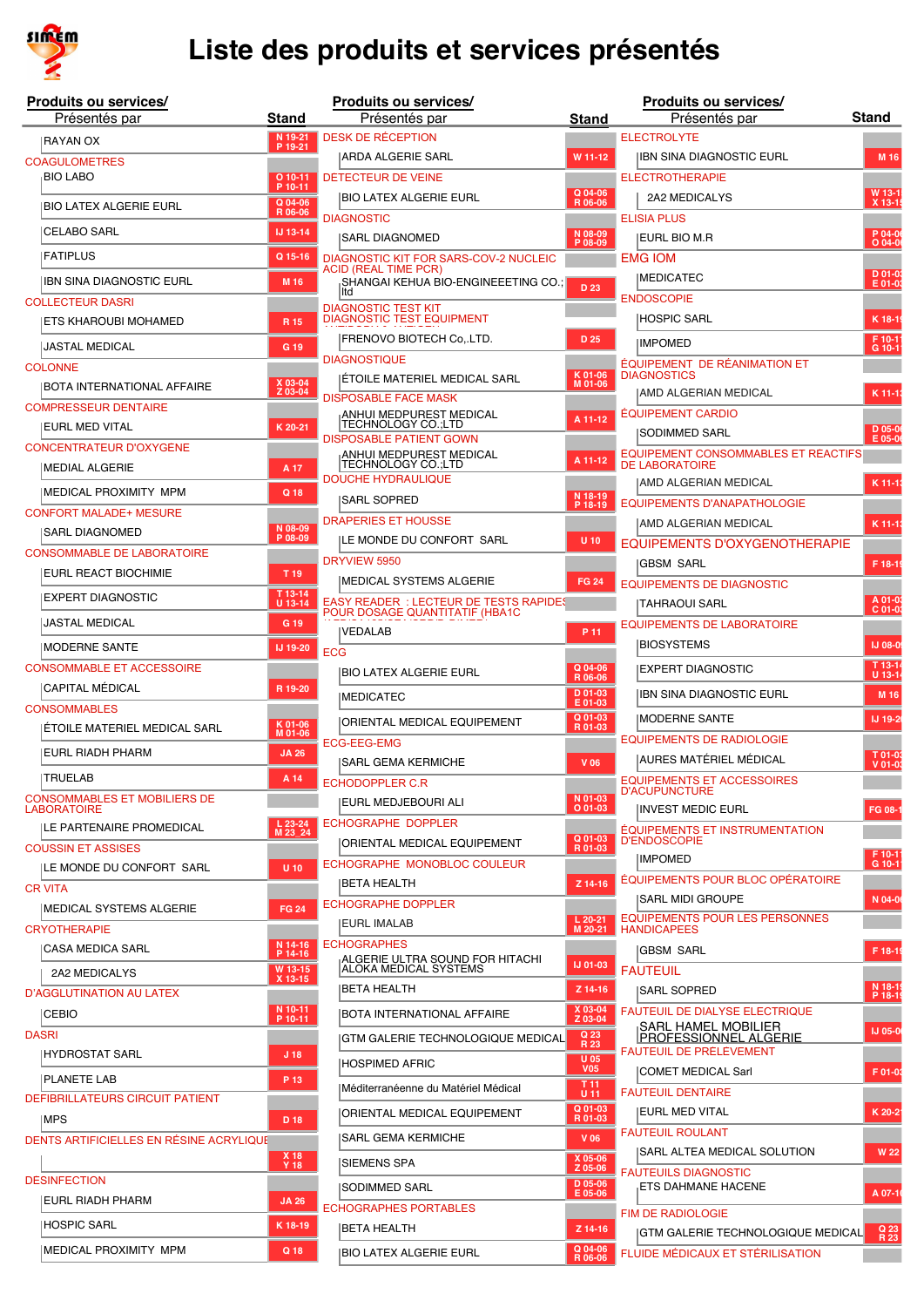

|              | Produits ou services/<br>Présentés par                 | Stand              |
|--------------|--------------------------------------------------------|--------------------|
|              | ISARL DIAGNOMED                                        | N 08-09            |
|              | <b>FLUORESCENE</b>                                     | $P$ 08-09          |
|              | HANGZHOU ALLTEST BIOTECH CO;.LTD                       | U 18               |
|              | <b>GAINE TETE DE LIT</b>                               |                    |
|              | EURL OXYMED                                            | T 20-21<br>U 20-21 |
|              | <b>GAMMA CAMERA</b>                                    |                    |
|              | DERRADJI TECHNO MEDICAL SARL                           | W 09-10            |
|              | GÉNÉRATEUR O2                                          |                    |
|              | EURL OXYMED                                            | T 20-21<br>U 20-21 |
|              | <b>GRAVEUR DICOM DISC</b>                              |                    |
|              | <b>DISYDEV SARL</b>                                    | X 12               |
|              | <b>GUÉRIDON EN ABS</b>                                 |                    |
|              | COMET MEDICAL Sarl<br><b>HÉMATOLOGIE</b>               | F01-03             |
|              | ILE PARTENAIRE PROMEDICAL                              | L 23-24<br>M 23_24 |
|              | <b>HEMODIALYSE</b>                                     |                    |
|              |                                                        |                    |
|              | <b>SARL SOPRED</b>                                     | N 18-19<br>P 18-19 |
|              | <b>HÉMOGLOBINE GLYQUÉE</b><br>LE PARTENAIRE PROMEDICAL |                    |
|              | <b>HOTTE BACTÉRIOLOGIE</b>                             | L 23-24<br>M 23_24 |
|              | <b>SARL CHROMATOLAB</b>                                | Q 15-16            |
|              | <b>HYDROTHERAPIE</b>                                   |                    |
|              | <b>CASA MEDICA SARL</b>                                | N 14-16<br>P 14-16 |
|              | HYGIÈNE HOSPITALIÈRE                                   |                    |
|              | JASTAL MEDICAL                                         | G 19               |
| <b>IB770</b> |                                                        |                    |
|              | ELECTROMAX EURL                                        | F 16               |
| <b>IBS10</b> |                                                        |                    |
|              | ELECTROMAX EURL                                        | F 16               |
|              | IFLASH 1200 / 1800                                     |                    |
|              | <b>FABILA LAB EURL</b>                                 | T 24<br>U 24       |
|              | <b>IMAGERIE</b>                                        | $L$ 20-21          |
|              | <b>EURL IMALAB</b>                                     | M 20-21            |
|              | <b>IMAGERIE MEDICALE</b>                               |                    |
|              | EL MORDJANE MEDICAL<br><b>IMMUNO-HORMONOLOGIE</b>      | C <sub>08</sub>    |
|              | LE PARTENAIRE PROMEDICAL                               | L 23-24<br>M 23_24 |
|              | <b>IMMUNOASSAY ANALYZER</b>                            |                    |
|              | SHENZHEN SUPERBIO TECHNOLOGY CO.,<br>LTD.              | <b>U15</b>         |
|              | <b>IMMUNOTURBIDIMETRIE</b>                             |                    |
|              | CEBIO                                                  | N 10-11<br>P 10-11 |
|              | <b>IMPLANT DENTAIRE</b>                                |                    |
|              |                                                        | X 18<br>Y 18       |
|              | <b>IMPRIMANTES 3D</b>                                  |                    |
|              | LABAB ENP ORAN                                         | J <sub>26</sub>    |
|              | INOX (BOITE, TAMBOUR, PLATEAUX, ETC<br>SARL DIAGNOMED  | N 08-09            |
|              | <b>INSTRUMENTATION</b>                                 | P 08-09            |
|              | EL MORDJANE MEDICAL                                    | C <sub>08</sub>    |
|              | ÉTOILE MATERIEL MEDICAL SARL                           | $K$ 01-06          |
|              | EURL RIADH PHARM                                       | M 01-06            |
|              |                                                        | <b>JA 26</b>       |
|              | FAMMED                                                 | M 14-15            |
|              | <b>IMPOMED</b>                                         | F 10-11<br>G 10-11 |
|              | <b>INVEST MEDIC EURL</b>                               | FG 08-10           |

| luits ou services/                     |                                                                           | Produits ou services/                                             |                    | Produits ou services/                                      |                           |
|----------------------------------------|---------------------------------------------------------------------------|-------------------------------------------------------------------|--------------------|------------------------------------------------------------|---------------------------|
| Présentés par                          | Stand                                                                     | Présentés par                                                     | <b>Stand</b>       | Présentés par                                              | <b>Stand</b>              |
| irl Diagnomed                          | N 08-09<br>P 08-09                                                        | <b>IMEDIAL ALGERIE</b>                                            | A 17               | <b>MAMOGRAPHE</b>                                          |                           |
| <b>RESCENE</b>                         |                                                                           | Méditerranéenne du Matériel Médical                               | T <sub>11</sub>    | AFMED SARL                                                 | Q 19-2                    |
| ANGZHOU ALLTEST BIOTECH CO;.LTD        | $U$ 18                                                                    |                                                                   | $U$ 11<br>N 08-09  | <b>MANOMETRE</b>                                           |                           |
| E TETE DE LIT                          |                                                                           | <b>SARL DIAGNOMED</b>                                             | P 08-09            | IRAYAN OX                                                  | N 19-2<br>P 19-2          |
| jrl oxymed                             | T 20-21<br>U 20-21                                                        | SARL SAMIBI MEDICAL                                               | $Z$ 10             | <b>MAPA HOLTER ECG</b>                                     |                           |
| <b>IA CAMERA</b>                       |                                                                           | SODIMMED SARL                                                     | D 05-06<br>E 05-06 | SARL GEMA KERMICHE                                         | V 06                      |
| ERRADJI TECHNO MEDICAL SARL            | W 09-10                                                                   | TAHRAOUI SARL                                                     | A 01-03            | <b>MATELAS ANTI-ESCARRES</b>                               |                           |
| <b>RATEUR O2</b>                       |                                                                           | <b>IONOGRAMME</b>                                                 | C 01-03            | HOSPIC SARL                                                | K 18-1                    |
| <b>JRL OXYMED</b>                      | T 20-21<br>U 20-21                                                        | MAINTEL                                                           | Z 08               | <b>MATELAS MÉDICAUX</b>                                    |                           |
| <b>EUR DICOM DISC</b>                  |                                                                           | <b>IRM</b>                                                        |                    | <b>ILE MONDE DU CONFORT SARL</b>                           | $U$ 10                    |
| SYDEV SARL                             | X 12                                                                      | DERRADJI TECHNO MEDICAL SARL                                      | W 09-10            | MATÉRIEL DE TRANSFERT PATIENTS                             |                           |
| <b>IDON EN ABS</b>                     |                                                                           | LABORATOIRE COMPLET D'HISTO-                                      |                    | HOSPIC SARL                                                | K 18-1                    |
| DMET MEDICAL Sarl                      | F 01-03                                                                   | <b>PATHOLOGIE</b>                                                 |                    | <b>MATÉRIEL ET ACCESSOIRES</b>                             |                           |
| ATOLOGIE                               |                                                                           | <b>IMODERNE SANTE</b>                                             | IJ 19-20           | <b>D'OXYGÉNOTHÉRAPIE</b><br> SARL DIAGNOMED                | N 08-09                   |
| : PARTENAIRE PROMEDICAL                | $L$ 23-24<br>M 23 24                                                      | LAMPES ET BATTERIE MÉDICAL                                        |                    | <b>MATERIEL MEDICAL</b>                                    |                           |
| ODIALYSE                               |                                                                           | IVMM MÉDICAL                                                      | T 05               | <b>IMEDICAL PROXIMITY MPM</b>                              | Q 18                      |
|                                        |                                                                           | <b>LASERTHERAPIE</b>                                              |                    |                                                            |                           |
| <b>ARL SOPRED</b>                      | N 18-19<br>P 18-19                                                        | CASA MEDICA SARL                                                  | N 14-16<br>P 14-16 | IRAYAN OX                                                  | N 19-2<br>P 19-2          |
| )GLOBINE GLYQUÉE                       |                                                                           | LAVABO AUX PERSONNES A MOBILITÉ<br><b>RÉDUITE</b>                 |                    | MATÉRIEL MEDICAL POUR BLOC OPÉRATOIRE                      |                           |
| <b>EPARTENAIRE PROMEDICAL</b>          | L 23-24<br>M 23_24                                                        | ARDA ALGERIE SARL                                                 | W 11-12            | <b>IMPOMED</b>                                             | F 10-1<br>G 10-1          |
| E BACTÉRIOLOGIE                        |                                                                           | <b>LAVABO COLLECTIF</b>                                           |                    | MATÉRIELS D'ANALYSE MÉDICALE                               |                           |
| \RL CHROMATOLAB                        | Q 15-16                                                                   | ARDA ALGERIE SARL                                                 | W 11-12            | SF MEDICAL SARL                                            | IJ 10-1                   |
| <b>OTHERAPIE</b>                       |                                                                           | <b>LAVE MAINS CHIRURGICAL</b>                                     |                    | <b>MATÉRIELS D'IMAGERIE MÉDICALE</b>                       |                           |
| \SA MEDICA SARL                        | N 14-16<br>P 14-16                                                        | SARL ALTEA MEDICAL SOLUTION                                       | <b>W22</b>         | GE HEALTH CARE ALGERIE                                     | K 14-1                    |
| ÈNE HOSPITALIÈRE                       |                                                                           |                                                                   |                    | <b>MATÉRIELS DE BUANDERIE</b>                              |                           |
| <b>STAL MEDICAL</b>                    | G 19                                                                      | LAVE-MAINS MURAL DE SERVICE                                       |                    | <b>SARL SAB</b>                                            | $J 15-10$                 |
|                                        |                                                                           | ARDA ALGERIE SARL                                                 | W 11-12            | <b>MATÉRIELS DE CARDIOLOGIE</b>                            |                           |
| ECTROMAX EURL.                         | F 16                                                                      | <b>LAVEUSE ASEPTIQUE</b>                                          |                    | Méditerranéenne du Matériel Médical                        | T <sub>11</sub><br>$U$ 11 |
|                                        |                                                                           | SARL SAB                                                          | $J$ 15-16          | <b>MATÉRIELS DE LABORATOIRES</b>                           |                           |
| ECTROMAX EURL                          | F 16                                                                      | LÉVES-PERSONNES                                                   |                    | <b>SF MEDICAL SARL</b>                                     | IJ 10-1                   |
| H 1200 / 1800                          |                                                                           | <b>HOSPIC SARL</b>                                                | K 18-19            | MATÉRIELS DE PHYSIOTHÉRAPIE ET                             |                           |
| \BILA LAB EURL                         | $\begin{array}{c}\n \overline{1} & 24 \\ \overline{0} & 24\n \end{array}$ | <b>LF READER</b>                                                  |                    | RÉÉDUCATION FONCTIONNELLE<br><b>BTL ALGERIE</b>            | P 23                      |
| ERIE                                   |                                                                           | HANGZHOU ALLTEST BIOTECH CO: LTD                                  | U 18               |                                                            |                           |
| JRL IMALAB                             | L 20-21<br>M 20-21                                                        | LIT DE REANIMATION A 7 POSITIONS<br><b>ELECTRIQUE</b>             |                    | <b>CAPITAL MÉDICAL</b>                                     | R 19-2                    |
| <b>ERIE MEDICALE</b>                   |                                                                           | <sub>I</sub> SARL HAMEL MOBILIER<br><u>IPROFESSIONNEL ALGERIE</u> | <b>IJ 05-06</b>    | MATERIELS ET CONSOMMABLES DE LABO                          |                           |
| . MORDJANE MEDICAL                     | C <sub>08</sub>                                                           | <b>LITERIE</b>                                                    |                    | EURL GREINER BIO-ONE ALGERIE                               | T 06                      |
| <b>NO-HORMONOLOGIE</b>                 |                                                                           | COMET MEDICAL Sarl                                                | F 01-03            | MATÉRIELS ET RÉACTIF DE LABORATOIRE                        | P 04-0                    |
| : PARTENAIRE PROMEDICAL                | L 23-24<br>M 23_24                                                        | LITERIE D'HOSPITALISATION                                         |                    | EURL BIO M.R                                               | $O$ 04-0                  |
| NOASSAY ANALYZER                       |                                                                           | ETS DAHMANE HACENE                                                | A 07-10            | SARL MMCD: MATERIEL MEDICO-<br>CHIRURGICAL ET D'URGENCES   | <b>FG 23</b>              |
| HENZHEN SUPERBIO TECHNOLOGY CO.,<br>D. | $U$ 15                                                                    | <b>IFAMMED</b>                                                    | M 14-15            | <b>MATÉRIELS GYNÉCOLOGIE</b>                               |                           |
| NOTURBIDIMETRIE                        |                                                                           |                                                                   |                    | Méditerranéenne du Matériel Médical                        | T <sub>11</sub><br>$U$ 11 |
| EBIO                                   | N 10-11<br>P 10-11                                                        | <b>SARL MIDI GROUPE</b>                                           | N 04-06            | <b>MATÉRIELS INFORMATIQUE</b>                              |                           |
| <b>INT DENTAIRE</b>                    |                                                                           | LITS MÉDICALISÉS                                                  |                    | <b>SAMAI LAB EURL</b>                                      | G 20                      |
|                                        | X 18<br>Y 18                                                              | <b>HOSPIC SARL</b>                                                | K 18-19            | <b>MICROPIPETTES</b>                                       |                           |
| <b>MANTES 3D</b>                       |                                                                           | RAYAN OX                                                          | N 19-21<br>P 19-21 | EURL GREINER BIO-ONE ALGERIE                               | T 06                      |
| BAB ENP ORAN                           | J <sub>26</sub>                                                           | LOGICIEL DE GESTION DE CLINIQUE                                   |                    | <b>MICROSCOPES</b>                                         |                           |
| (BOITE, TAMBOUR, PLATEAUX, ETC         |                                                                           | <b>WEUP SOLUTION</b>                                              | G 21               | <b>BIO LATEX ALGERIE EURL</b>                              | Q 04-0<br>R 06-0          |
| \rl diagnomed                          | N 08-09<br>P 08-09                                                        | <b>LOTUS VIRCLIA</b>                                              |                    | <b>FATIPLUS</b>                                            | Q 15-1                    |
| <b>UMENTATION</b>                      |                                                                           | SARL SADID                                                        | K 08-10<br>M 08-10 |                                                            |                           |
| . MORDJANE MEDICAL                     | C <sub>08</sub>                                                           | MAG 200 PLUS/ MAG 800: MAG 4000 PLUS                              |                    | <b>SARL CHROMATOLAB</b>                                    | Q 15-1                    |
|                                        | K 01-06                                                                   | SARL SADID                                                        | K 08-10<br>M 08-10 | <b>MILIEUX DE CULTURE</b>                                  |                           |
| TOILE MATERIEL MEDICAL SARL            | M 01-06                                                                   | <b>MAGLUMI X8</b>                                                 |                    | <b>EURL REACT BIOCHIMIE</b>                                | T <sub>19</sub>           |
| JRL RIADH PHARM                        | <b>JA 26</b>                                                              | SARL SADID                                                        | K 08-10<br>M 08-10 | <b>IREALAB</b>                                             | T 19                      |
| <b>\MMED</b>                           | M 14-15                                                                   | <b>MAGNETOTHERAPIE</b>                                            |                    | <b>MINDRAY CAL 8000</b>                                    |                           |
| <b>POMED</b>                           | F 10-11                                                                   | CASA MEDICA SARL                                                  | N 14-16<br>P 14-16 | SARL SADID                                                 | K 08-1<br>M 08-1          |
|                                        | G 10-11                                                                   | MAMMOGRAPHIE NUMĖRIQUE                                            |                    | <b>MOBILIER / EQUIPEMENT POUR SALLE</b><br><b>D'EXAMEN</b> |                           |
| VEST MEDIC EURL                        | FG 08-10                                                                  | EMESTRA                                                           | G 05-06            | <b>INVEST MEDIC EURL</b>                                   | FG 08-1                   |
|                                        |                                                                           |                                                                   |                    |                                                            |                           |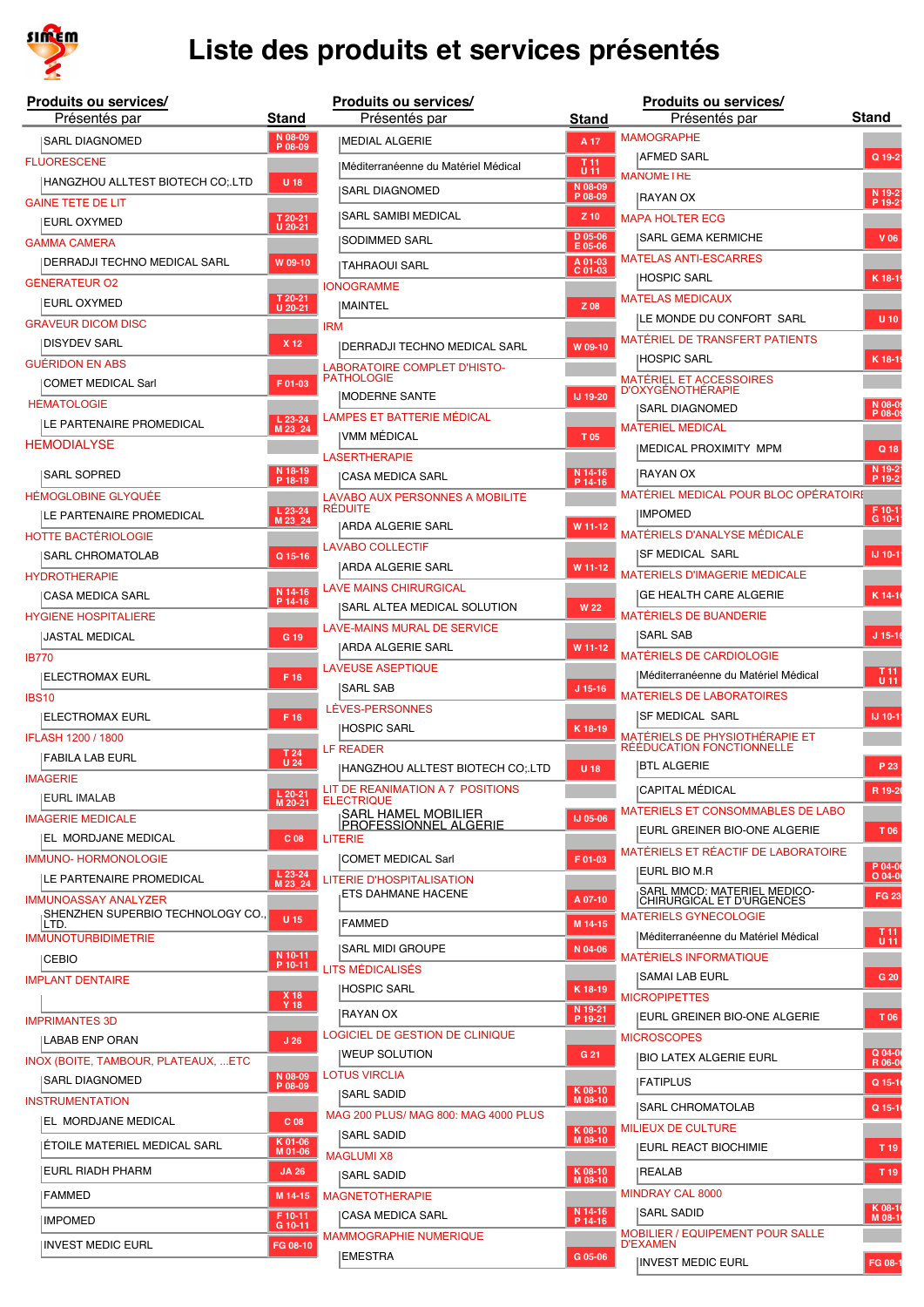

| <b>Produits ou services/</b><br>Présentés par | Stand                |
|-----------------------------------------------|----------------------|
| <b>MOBILIER CABINET MEDICAL</b>               |                      |
| <b>COMET MEDICAL Sarl</b>                     | F01-03               |
| <b>MOBILIER MÉDICAL</b>                       |                      |
| CAPITAL MÉDICAL                               | R 19-20              |
| <b>COMET MEDICAL Sarl</b>                     | F01-03               |
| ÉTOILE MATERIEL MEDICAL SARL                  | K 01-06<br>M 01-06   |
| ETS DAHMANE HACENE                            | A 07-10              |
| EURL RIADH PHARM                              | <b>JA 26</b>         |
| <b>FAMMED</b>                                 | M 14-15              |
| HAMITECHE MEDICAL EURL                        | X 01-02<br>Z 01-02   |
| IMS INDUSTRIE MEDICAL SERVICE                 | G 01-03              |
| <b>MEDFA EURL</b>                             | T 08-09<br>U 08-09   |
| <b>MEDIDAC SNC</b>                            | <b>IJ 21</b>         |
| <b>MELOUKI SANTE</b>                          | O 23-24              |
| SARL DIAGNOMED                                | N 23-24<br>N 08-09   |
|                                               | P 08-09              |
| <b>SARL MIDI GROUPE</b>                       | N 04-06              |
| SARL SAMIBI MEDICAL                           | $Z$ 10               |
| TAHRAOUI SARL                                 | A 01-03<br>C 01-03   |
| <b>MONITEUR</b><br>MEDICAL PROXIMITY MPM      |                      |
| <b>MONITEUR ELECTROGRAPHE</b>                 | Q 18                 |
| BOTA INTERNATIONAL AFFAIRE                    | X 03-04<br>Z 03-04   |
| <b>MONITEUR FOETAL</b>                        |                      |
| ORIENTAL MEDICAL EQUIPEMENT                   | Q 01-03<br>R 01-03   |
| <b>MONITEURS DE SURVEILLANCE</b>              |                      |
| <b>BIO LATEX ALGERIE EURL</b>                 | Q 04-06<br>R 06-06   |
| <b>MEDIAL ALGERIE</b>                         | A 17                 |
| MPS                                           | D 18                 |
| SARL CHROMATOLAB                              | Q 15-16              |
| <b>MULTI-DRUG TEST CUP READER</b>             |                      |
| SHENZHEN SUPERBIO TECHNOLOGY CO.,<br>LTD.     | U 15                 |
| <b>NEBUROTOR CHARIOT</b>                      |                      |
| <b>HYDROSTAT SARL</b>                         | J <sub>18</sub>      |
| NETTOYAGE ET HYGIÈNE<br>MICROBIAL CLEAN       | H <sub>26</sub>      |
| <b>OBUS OXYGENE</b>                           |                      |
| RAYAN OX                                      | N 19-21<br>$P$ 19-21 |
| OKI 9466                                      |                      |
| <b>MEDICAL SYSTEMS ALGERIE</b>                | <b>FG 24</b>         |
| <b>ONCOLOGIE</b>                              | N 18-19              |
| <b>SARL SOPRED</b>                            | P 18-19              |
| <b>ONDES DE CHOC</b><br><b>BTL ALGERIE</b>    | P 23                 |
| <b>CASA MEDICA SARL</b>                       | N 14-16              |
| <b>ONDULEUR</b>                               | P 14-16              |
| SAMAI LAB EURL                                | G 20                 |
| <b>OREILLERS CERVICAUX</b>                    |                      |
| ILE MONDE DU CONFORT SARL                     | U 10                 |
| ORTHOPÉDIE                                    |                      |
| EURL RIADH PHARM                              | <b>JA 26</b>         |
| SODIMMED SARL                                 | D 05-06<br>E 05-06   |
| <b>OSTÉODENSITOMÉTRIE</b>                     |                      |

| luits ou services/                      |                         |            | Produits ou services/                                          |                    | Produits ou services/                                                              |                         |
|-----------------------------------------|-------------------------|------------|----------------------------------------------------------------|--------------------|------------------------------------------------------------------------------------|-------------------------|
| Présentés par                           | Stand                   |            | Présentés par                                                  | Stand              | Présentés par                                                                      | Stand                   |
| <b>LIER CABINET MEDICAL</b>             |                         |            | <b>EMESTRA</b>                                                 | G 05-06            | IRAYAN OX                                                                          | $N$ 19<br>P 19          |
| DMET MEDICAL Sarl                       | F 01-03                 |            | <b>OXYGÉNOTHÉRAPIE</b>                                         |                    | <b>RADIOGRAPHIE</b>                                                                |                         |
| LIER MÉDICAL                            |                         |            | SARL DIAGNOMED                                                 | N 08-09<br>P 08-09 | Méditerranéenne du Matériel Médical                                                | $\mathbf{J}$            |
| APITAL MÉDICAL                          | R 19-20                 |            | IVMM MÉDICAL                                                   | T 05               | <b>RADIOLOGIE</b>                                                                  |                         |
| DMET MEDICAL Sarl                       | F 01-03                 |            | <b>PACS ET PACS WEB</b>                                        |                    | SODIMMED SARL                                                                      | D 05<br>$E$ Of          |
| TOILE MATERIEL MEDICAL SARL             | K 01-06<br>M 01-06      |            | <b>DISYDEV SARL</b>                                            | X 12               | RAPID TEST (INCLUDE: 1. WOMEN'S<br><b>HEALTH RAPID TEST; 2. INFECTIONS DISEASE</b> |                         |
| <b>IS DAHMANE HACENE</b>                | A 07-10                 |            | PAILLASSE DE DÉSINFECTION<br><b>ENDOSCOPIQUE</b>               |                    | HANGZHOU ALLTEST BIOTECH CO;.LTD                                                   | U.                      |
| JRL RIADH PHARM                         | <b>JA 26</b>            |            | <b>ARDA ALGERIE SARL</b>                                       | W 11-12            | <b>RÉACTIFS</b>                                                                    |                         |
| <b>\MMED</b>                            | M 14-15                 |            | PAILLASSE DE LABORATOIRE                                       |                    | <b>BIO LABO</b>                                                                    | O <sub>10</sub><br>P 10 |
| AMITECHE MEDICAL EURL                   | $X$ 01-02<br>Z 01-02    |            | SARL ALTEA MEDICAL SOLUTION                                    | <b>W22</b>         | <b>BIOSYSTEMS</b>                                                                  | IJ O                    |
| S INDUSTRIE MEDICAL SERVICE             | G 01-03                 |            | PANORAMIQUE DENTAIRE                                           |                    | <b>CEBIO</b>                                                                       | N <sub>1</sub><br>P 10  |
| EDFA EURL                               | T 08-09                 |            | AFMED SARL                                                     | Q 19-21            | <b>IEURL REACT BIOCHIMIE</b>                                                       | - T 1                   |
| EDIDAC SNC                              | U 08-09<br><b>IJ 21</b> | <b>PCR</b> | EMESTRA                                                        | G 05-06            | IBN SINA DIAGNOSTIC EURL                                                           | M                       |
|                                         | O 23-24                 |            | HANGZHOU ALLTEST BIOTECH CO;.LTD                               | U 18               | JASTAL MEDICAL                                                                     | G                       |
| ELOUKI SANTE                            | N 23-24<br>N 08-09      |            | <b>PHYSIOTHERAPIE</b>                                          |                    | <b>IMAINTEL</b>                                                                    | Z)                      |
| irl Diagnomed                           | P 08-09                 |            | <b>CASA MEDICA SARL</b>                                        | N 14-16<br>P 14-16 | <b>IMELOUKI SANTE</b>                                                              | O <sub>2</sub>          |
| irl midi groupe                         | N 04-06                 |            | 2A2 MEDICALYS                                                  | W 13-15            |                                                                                    | N <sub>23</sub>         |
| \RL SAMIBI MEDICAL                      | Z 10                    |            | POLYETHYLENE LSOLATION GOWN                                    | X 13-15            | MODERNE SANTE                                                                      | IJ <sub>1</sub>         |
| \HRAOUI SARL                            | A 01-03<br>$C$ 01-03    |            | ANHUI MEDPUREST MEDICAL<br>TECHNOLOGY CO.;LTD                  | A 11-12            | <b>ITRUELAB</b>                                                                    | A                       |
| <b>TEUR</b>                             |                         |            | POMPE A INSULINE                                               |                    | <b>READAPTATION FONCTIONNELLE</b>                                                  | N <sub>14</sub>         |
| Edical Proximity MPM                    | Q 18                    |            | MEDIAL ALGERIE                                                 | A 17               | <b>CASA MEDICA SARL</b>                                                            | P <sub>14</sub>         |
| TEUR ELECTROGRAPHE                      |                         |            | <b>PORTES</b>                                                  |                    | <b>RÉANIMATION</b>                                                                 | F 10                    |
| )TA INTERNATIONAL AFFAIRE               | X 03-04<br>Z 03-04      |            | DIMA FROID                                                     | CD 13-16           | <b>IMPOMED</b>                                                                     | G <sub>1</sub>          |
| <b>TEUR FOETAL</b>                      |                         |            | <b>IEURL ODEF</b>                                              | Q 24<br>R 24       | REEDUCATION GYNECOLOGIE<br><b>SARL SOPRED</b>                                      | N <sub>18</sub>         |
| RIENTAL MEDICAL EQUIPEMENT              | Q 01-03<br>R 01-03      |            | LACPAN EURL                                                    | D <sub>19</sub>    | <b>REEDUCATION PERINEAL NEUROLOGIE</b>                                             | P <sub>18</sub>         |
| TEURS DE SURVEILLANCE                   |                         |            | POSTE DE SECURITE MICROBIOLOGIE                                |                    | CASA MEDICA SARL                                                                   | N <sub>14</sub>         |
| O LATEX ALGERIE EURL                    | $Q$ 04-06<br>R 06-06    |            | <b>CELABO SARL</b>                                             | IJ 13-14           | RÉFRIGÉRATEURS CONGÉLATEURS                                                        | P <sub>14</sub>         |
| EDIAL ALGERIE                           | A 17                    |            | <b>POUSSE SERINGUES</b>                                        |                    | CELABO SARL                                                                        | $IJ$ 13                 |
| PS                                      | D 18                    |            | BIO LATEX ALGERIE EURL                                         | Q 04-06<br>R 06-06 | <b>REPROGRAPHES</b>                                                                |                         |
| \RL CHROMATOLAB                         | Q 15-16                 |            | MEDIAL ALGERIE                                                 | A 17               | <b>IEURL MEDJEBOURI ALI</b>                                                        | N 01<br>00              |
| <b>I-DRUG TEST CUP READER</b>           |                         |            | PRELEVEMENT DE SANG                                            |                    | REVÊTEMENT MURAL ET PLAFOND                                                        |                         |
| HENZHEN SUPERBIO TECHNOLOGY CO.,<br>D.  | $U$ 15                  |            |                                                                | N 18-19            | LACPAN EURL                                                                        | D.                      |
| ROTOR CHARIOT                           |                         |            | SARL SOPRED                                                    | P 18-19            | RIS, HIS, LIS                                                                      |                         |
| YDROSTAT SARL                           | J <sub>18</sub>         |            | <b>PRESSOTHERAPIE</b>                                          | W 13-15            | DISYDEV SARL                                                                       | $\mathbf{X}$            |
| OYAGE ET HYGIÉNE                        |                         |            | 2A2 MEDICALYS<br><b>PRINT &amp; DISC</b>                       | X 13-15            | <b>ROBIMES</b>                                                                     | P 04                    |
| CROBIAL CLEAN                           | H 26                    |            | DISYDEV SARL                                                   | X 12               | eurl bio m.r                                                                       | O <sub>04</sub>         |
| OXYGENE                                 | N 19-21                 |            | <b>PRINT DICOM PAPIER</b>                                      |                    | S-TRUST MOBILE TEST SYSTEM RAPID-TEST<br>SHENZHEN SUPERBIO TECHNOLOGY CO           |                         |
| AYAN OX                                 | P 19-21                 |            | <b>DISYDEV SARL</b>                                            | X 12               | ILTD.<br><b>SACS DASRI</b>                                                         | U.                      |
| 466                                     |                         |            | PRODUIT DE NETTOYAGE ET DE                                     |                    | ETS KHAROUBI MOHAMED                                                               | $\mathbf{R}$            |
| EDICAL SYSTEMS ALGERIE<br><b>)LOGIE</b> | <b>FG 24</b>            |            | DESINFECTION A USAGE HOSPITALIER                               |                    |                                                                                    |                         |
| \rl Sopred                              | N 18-19                 |            | <b>PLANETE LAB</b>                                             | P 13               | JASTAL MEDICAL                                                                     | G                       |
| S DE CHOC:                              | P 18-19                 |            | <b>PRODUITS DE LABORATOIRE</b><br> SARL DIAGNOMED              | N 08-09            | <b>SANTYMED</b><br><b>IWEUP SOLUTION</b>                                           | G.                      |
| <b>L ALGERIE</b>                        | P 23                    |            |                                                                | P 08-09            | <b>SCANNER CT</b>                                                                  |                         |
| \SA MEDICA SARL                         | N 14-16                 |            | WEST LAB MEDICAL SARL                                          | <b>U15</b>         | DERRADJI TECHNO MEDICAL SARL                                                       | W 0                     |
| ILEUR                                   | P 14-16                 |            | <b>PRODUITS ORTHOPEDIQUES</b><br> ÉTOILE MATERIEL MEDICAL SARL | K 01-06            | <b>SCANNER IRM</b>                                                                 |                         |
| \MAI LAB EURL                           | G 20                    |            |                                                                | M 01-06            | GMP GENERAI MEDICAL PROVIDER                                                       | IJ <sub>2</sub>         |
| LERS CERVICAUX                          |                         |            | SARL ALTEA MEDICAL SOLUTION                                    | <b>W22</b>         | <b>SCIALYTIQUE</b>                                                                 |                         |
| : MONDE DU CONFORT SARL                 | $U$ 10                  |            | TAHRAOUI SARL                                                  | A 01-03<br>C 01-03 | BOTA INTERNATIONAL AFFAIRE                                                         | $X$ 03<br>Z 03          |
| OPÉDIE                                  |                         |            | <b>PROTHÈSES AUDITIVES</b>                                     |                    | EURL GLOBAL QUICK PROCESSING                                                       | A 04<br>C <sub>04</sub> |
| JRL RIADH PHARM                         | <b>JA 26</b>            |            | AUDIFEL                                                        | T 10               | <b>SCIALYTIQUE AVEC CAMÉRA</b>                                                     |                         |
| )DIMMED SARL                            | D 05-06<br>E 05-06      |            | PROTOTYPES DE PROTHÈSES ET ORTHÉSES<br> LABAB ENP ORAN         |                    | SARL MIDI GROUPE                                                                   | N 04                    |
| ODENSITOMÉTRIE                          |                         |            | PROTOXYDE D'AZOTE                                              | J <sub>26</sub>    | <b>SCIALYTIQUE MOBILE</b>                                                          |                         |
|                                         |                         |            |                                                                |                    |                                                                                    |                         |

| <b>Produits ou services/</b>                                                |                           |
|-----------------------------------------------------------------------------|---------------------------|
| Présentés par                                                               | Stand                     |
| RAYAN OX                                                                    | N 19-2<br>P 19-2          |
| <b>RADIOGRAPHIE</b>                                                         |                           |
| Méditerranéenne du Matériel Médical                                         | T 11<br>U 11              |
| <b>RADIOLOGIE</b>                                                           |                           |
| SODIMMED SARL                                                               | D 05-00<br>$E$ 05-06      |
| RAPID TEST (INCLUDE: 1. WOMEN'S<br>HEALTH RAPID TEST; 2. INFECTIONS DISEASE |                           |
| HANGZHOU ALLTEST BIOTECH CO:.LTD                                            | U 18                      |
| RÉACTIFS                                                                    |                           |
| <b>BIO LABO</b>                                                             | O 10-1<br>P 10-1          |
| <b>BIOSYSTEMS</b>                                                           | IJ 08-0!                  |
| CEBIO                                                                       | N 10-1                    |
|                                                                             | $P$ 10-1                  |
| EURL REACT BIOCHIMIE                                                        | T 19                      |
| IBN SINA DIAGNOSTIC EURL                                                    | M 16                      |
| <b>JASTAL MEDICAL</b>                                                       | G 19                      |
| MAINTEL                                                                     | Z 08                      |
| MELOUKI SANTE                                                               | O 23-2<br>N 23-2          |
|                                                                             |                           |
| <b>MODERNE SANTE</b>                                                        | IJ 19-20                  |
| TRUELAB                                                                     | A 14                      |
| <b>READAPTATION FONCTIONNELLE</b>                                           |                           |
| <b>CASA MEDICA SARL</b>                                                     | N 14-1<br>P 14-1          |
| <b>RÉANIMATION</b>                                                          | F 10-1                    |
| <b>IMPOMED</b>                                                              | $G$ 10-1                  |
| REEDUCATION GYNECOLOGIE                                                     |                           |
| SARL SOPRED                                                                 | N 18-19<br>P 18-19        |
| REEDUCATION PERINEAL NEUROLOGIE<br><b>CASA MEDICA SARL</b>                  |                           |
| RÉFRIGÉRATEURS CONGÉLATEURS                                                 | N 14-16<br><u>P</u> 14-16 |
| <b>CELABO SARL</b>                                                          | IJ 13-1                   |
| <b>REPROGRAPHES</b>                                                         |                           |
| IEURL MEDJEBOURI ALI                                                        | N 01-03                   |
| REVËTEMENT MURAL ET PLAFOND                                                 | $Q$ 01-0                  |
| LACPAN EURL                                                                 | D 19                      |
| RIS, HIS, LIS                                                               |                           |
| <b>DISYDEV SARL</b>                                                         | X 12                      |
| <b>ROBIMES</b>                                                              |                           |
| Eurl bio m.r                                                                | P 04-06<br>$O$ 04-0       |
| <b>S-TRUST MOBILE TEST SYSTEM RAPID-TEST</b>                                |                           |
| SHENZHEN SUPERBIO TECHNOLOGY CO.,<br>LTD.                                   | U 15                      |
| <b>SACS DASRI</b>                                                           |                           |
| ETS KHAROUBI MOHAMED                                                        | R 15                      |
| <b>JASTAL MEDICAL</b>                                                       | G 19                      |
| <b>SANTYMED</b>                                                             |                           |
| WEUP SOLUTION                                                               | G 21                      |
| <b>SCANNER CT</b>                                                           |                           |
| IDERRADJI TECHNO MEDICAL SARL                                               | W 09-1                    |
| <b>SCANNER IRM</b>                                                          |                           |
| GMP GENERAI MEDICAL PROVIDER                                                | IJ 23-2                   |
| <b>SCIALYTIQUE</b>                                                          |                           |
| BOTA INTERNATIONAL AFFAIRE                                                  | X 03-04<br>Z 03-04        |
| EURL GLOBAL QUICK PROCESSING                                                | A 04-0!<br>$C 04-0!$      |
| <b>SCIALYTIQUE AVEC CAMERA</b>                                              |                           |
| SARL MIDI GROUPE                                                            | N 04-06                   |
| <b>SCIALYTIQUE MOBILE</b>                                                   |                           |